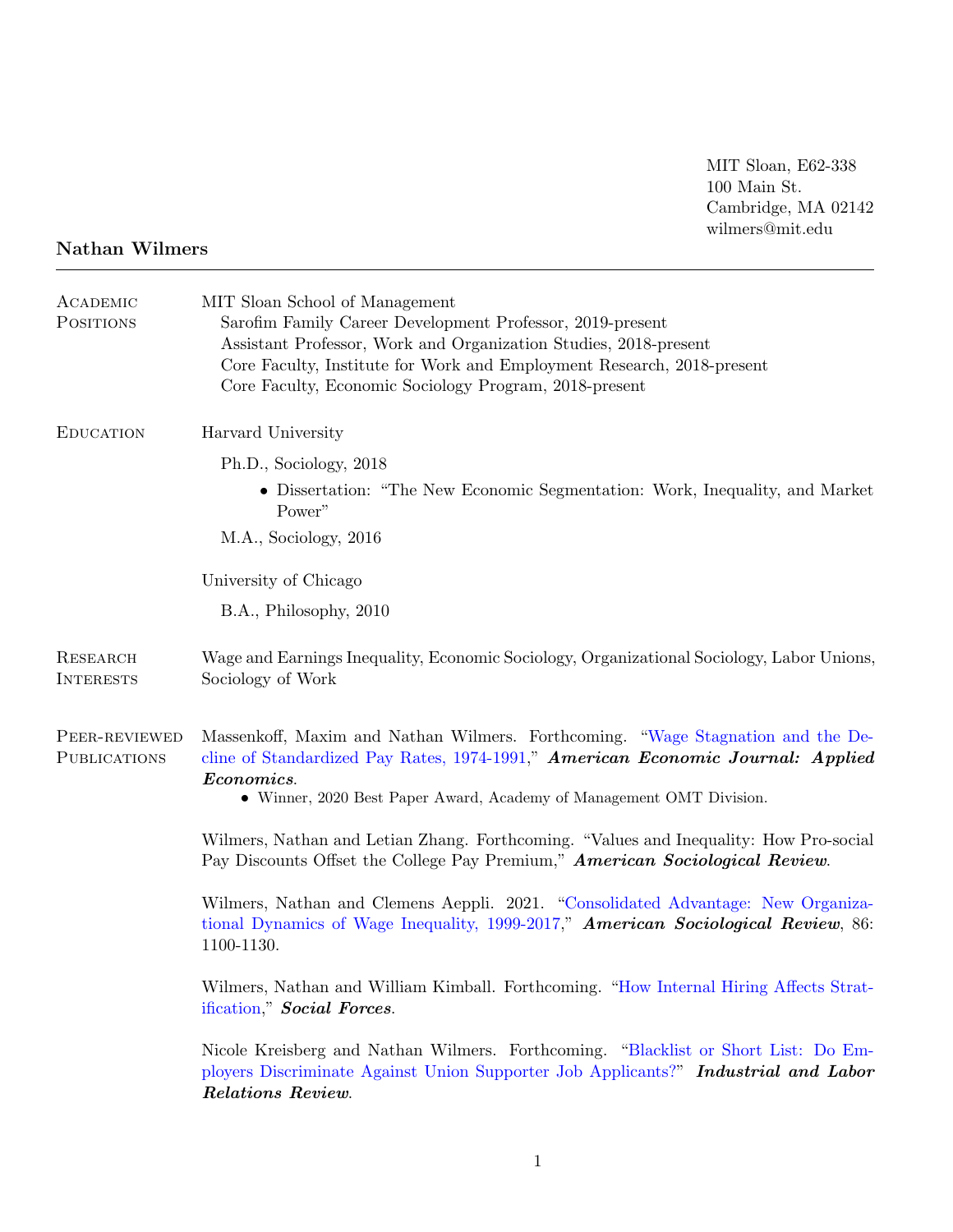Wilmers, Nathan. 2020. ["Job Turf or Variety: Task Structure as a Source of Organizational](https://doi.org/10.1177/0001839220909101) [Inequality,](https://doi.org/10.1177/0001839220909101)" Administrative Science Quarterly, 65: 1018-1057.

- ASQ Dissertation Award, 2021
- Finalist, Scholarly Achievement Award from the Human Resources Division of AOM, 2021
- Reported in *BBC*, *Human Resources Director*, and *HR Dive.*

Wilmers, Nathan. 2019. ["Solidarity Within and Across Workplaces: How Cross-Workplace](https://doi.org/10.7758/RSF.2019.5.4.07) [Coordination Affects Earnings Inequality,](https://doi.org/10.7758/RSF.2019.5.4.07)" Russell Sage Foundation Journal of the Social Sciences, 5: 190-215.

Desmond, Matthew and Nathan Wilmers. 2019. ["Do the Poor Pay More for Housing?](https://doi.org/10.1086/701697) [Exploitation, Profit, and Risk in Rental Markets,](https://doi.org/10.1086/701697)" American Journal of Sociology, 124: 1090-1124.

• Reported in The Nation, Chicago Reader, CityLab, and WGBH.

Wilmers, Nathan. 2018. ["Wage Stagnation and Buyer Power: How Buyer-Supplier Re](https://doi.org/10.1177/0003122418762441)[lations Affect U.S. Workers' Wages, 1978-2014,](https://doi.org/10.1177/0003122418762441)" American Sociological Review, 83: 213-242.

• Reported in The Boston Globe, The Wall Street Journal, CNN, The Hill, and Fox Business.

Wilmers, Nathan. 2017. ["Does Consumer Demand Reproduce Inequality? High-income](https://doi.org/10.1086/692063) [Consumers, Vertical Differentiation and the Wage Structure,](https://doi.org/10.1086/692063)" **American Journal of So**ciology, 123: 178-231.

- Winner, Granovetter Award for Best Paper in Economic Sociology (ASA), 2018
- Co-winner, Consumers and Consumption Graduate Student Award (ASA), 2017
- Honorable Mention, Consumers and Consumption Distinguished Scholarly Publication Award (ASA), 2017
- Reported in The Washington Post, Nature Human Behavior, NBC and CNBC

Wilmers, Nathan. 2017. ["Labor Unions as Activist Organizations: A Union Power Ap](https://doi.org/10.1093/sf/sow108)[proach to Estimating Union Wage Effects,](https://doi.org/10.1093/sf/sow108)" Social Forces, 95: 1451-1478.

UNDER REVIEW Massenkoff, Maxim and Nathan Wilmers. ["Effects of Strikes in an Era of Weak Unions,](http://maximmassenkoff.com/papers/Strikes_20220225.pdf)" Revise and Resubmit, Journal of Labor Economics.

> Engzell, Per and Nathan Wilmers. ["Firms and the Intergenerational Transmission of Labor](https://osf.io/preprints/socarxiv/mv3e9/) [Market Advantage,](https://osf.io/preprints/socarxiv/mv3e9/)" Revise and Resubmit, American Sociological Review.

> Knight, Carly and Nathan Wilmers. "The Dynamics of Managerial Ideologies: Ideological Reorientation in the Transformation of Work, 1935-2005," Revise and Resubmit, Administrative Science Quarterly.

> Wilmers, Nathan and Per Lundborg. "Enclaves and Obligations: How Family Hiring Affects Earnings Inequality," Revise and Resubmit, American Journal of Sociology.

> Wilmers, Nathan, Di Tong and Victoria Zhang. "Between-firm Inequality and Informal Social Relations," under review.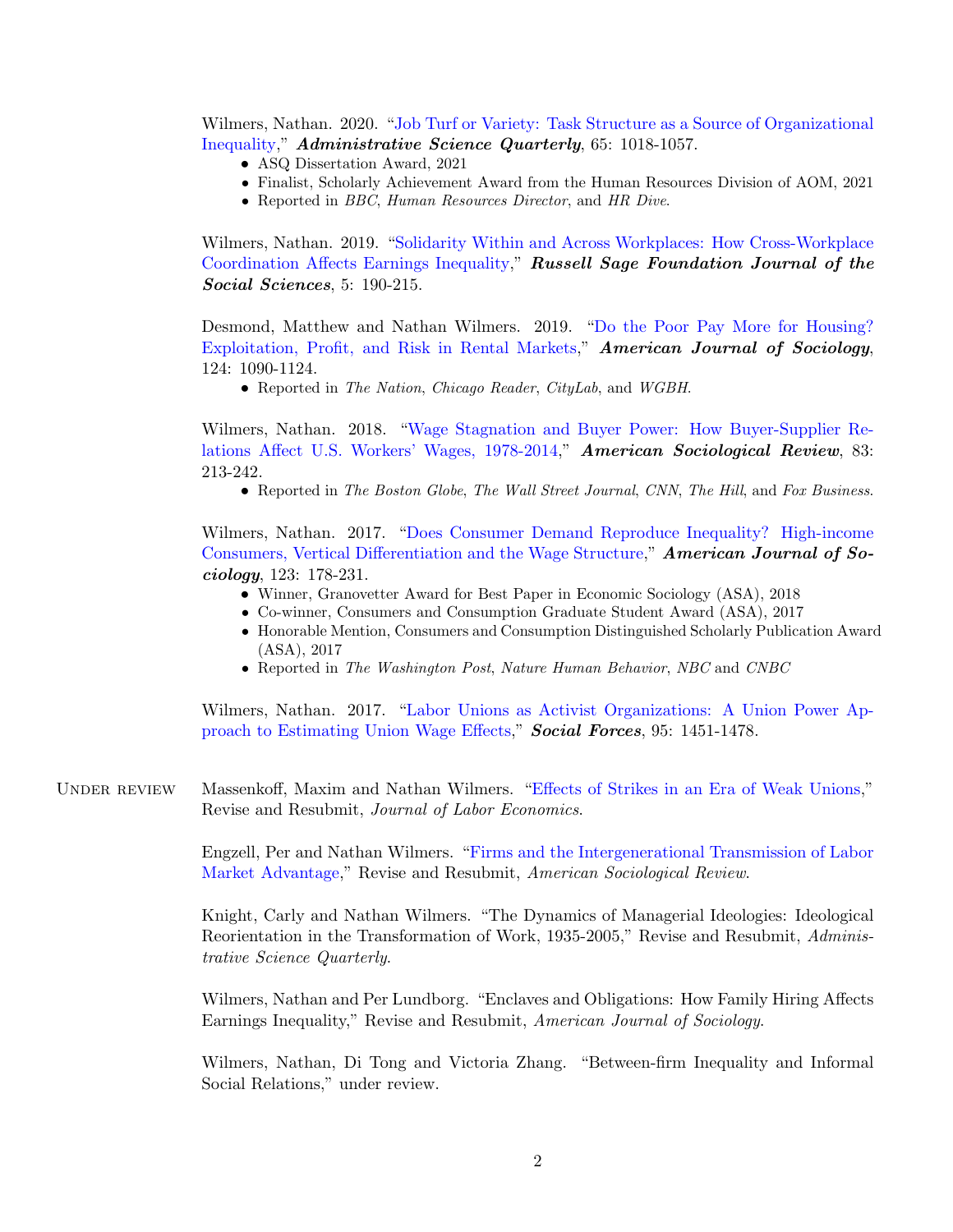|                                  | Eidlin, Barry and Nathan Wilmers. "Does Democracy Pay? Determinants of Organiza-<br>tional Effectiveness in Labour Unions," under review.                                                                                                             |
|----------------------------------|-------------------------------------------------------------------------------------------------------------------------------------------------------------------------------------------------------------------------------------------------------|
|                                  | Aeppli, Clem and Nathan Wilmers. "US Earnings Inequality Has Stopped Growing Since<br>2012," under review.                                                                                                                                            |
| IN PREPARATION                   | Nelson, Dylan, Nathan Wilmers and Letian Zhang. "Job Upgrading and Discretion: Where<br>Do High-Paying Jobs Come from?"                                                                                                                               |
|                                  | Massenkoff, Maxim and Nathan Wilmers. "Integration and the Black-White Wage Gap in<br>the 1970s and 1980s."                                                                                                                                           |
|                                  | Kelly, Erin L., Hazhir Rahmandad, Nathan Wilmers and Aishwarya Yadama. "Employer<br>Practices and Worker Outcomes."                                                                                                                                   |
| OTHER<br><b>PUBLICATIONS</b>     | Wilmers, Nathan. 2021. Review of Sandy Jacoby's Labor in the Age of Finance (Princeton<br>University Press 2021). Perspectives on Work.                                                                                                               |
|                                  | Wilmers, Nathan. 2021. Review of Shaun Richman's Tell the Bosses We're Coming: A<br>New Action Plan for Workers in the 21st Century (MR Press 2020). Contemporary<br>Sociology.                                                                       |
|                                  | Wilmers, Nathan. 2020. Review of Janice Fine; Linda Burnham; Kati Griffith; Minsun Ji;<br>Victor Narro; and Steven Pitts, No One Size Fits All: Worker Organization, Policy, and<br>Movement in a New Economic Age (LERA 2018). Work and Occupations. |
|                                  | Wilmers, Nathan. 2017. "Sociological Perspectives on Economic Inequality," Cambridge<br>Handbook of Sociology, ed. Korgen, Kathleen. New York: Cambridge University Press.                                                                            |
| <b>AWARDS</b>                    | Best Dissertation Article Award, Administrative Science Quarterly, 2021                                                                                                                                                                               |
|                                  | Finalist, Scholarly Achievement Award from the Human Resources Division of AOM, 2021                                                                                                                                                                  |
|                                  | Best Paper Award, Academy of Management OMT Division, 2020                                                                                                                                                                                            |
|                                  | ASA Granovetter Award for Best Paper in Economic Sociology, 2018                                                                                                                                                                                      |
|                                  | Co-winner, ASA Consumers and Consumption Graduate Student Award, 2017                                                                                                                                                                                 |
|                                  | Honorable Mention, ASA Consumers and Consumption Distinguished Scholarly Publication<br>Award, 2017                                                                                                                                                   |
|                                  | Presidential Scholar in Harvard Graduate School of Arts and Sciences, 2012                                                                                                                                                                            |
| <b>GRANTS AND</b><br>FELLOWSHIPS | Junior Faculty Research Assistance Program Award, MIT Sloan: "Social Capital and                                                                                                                                                                      |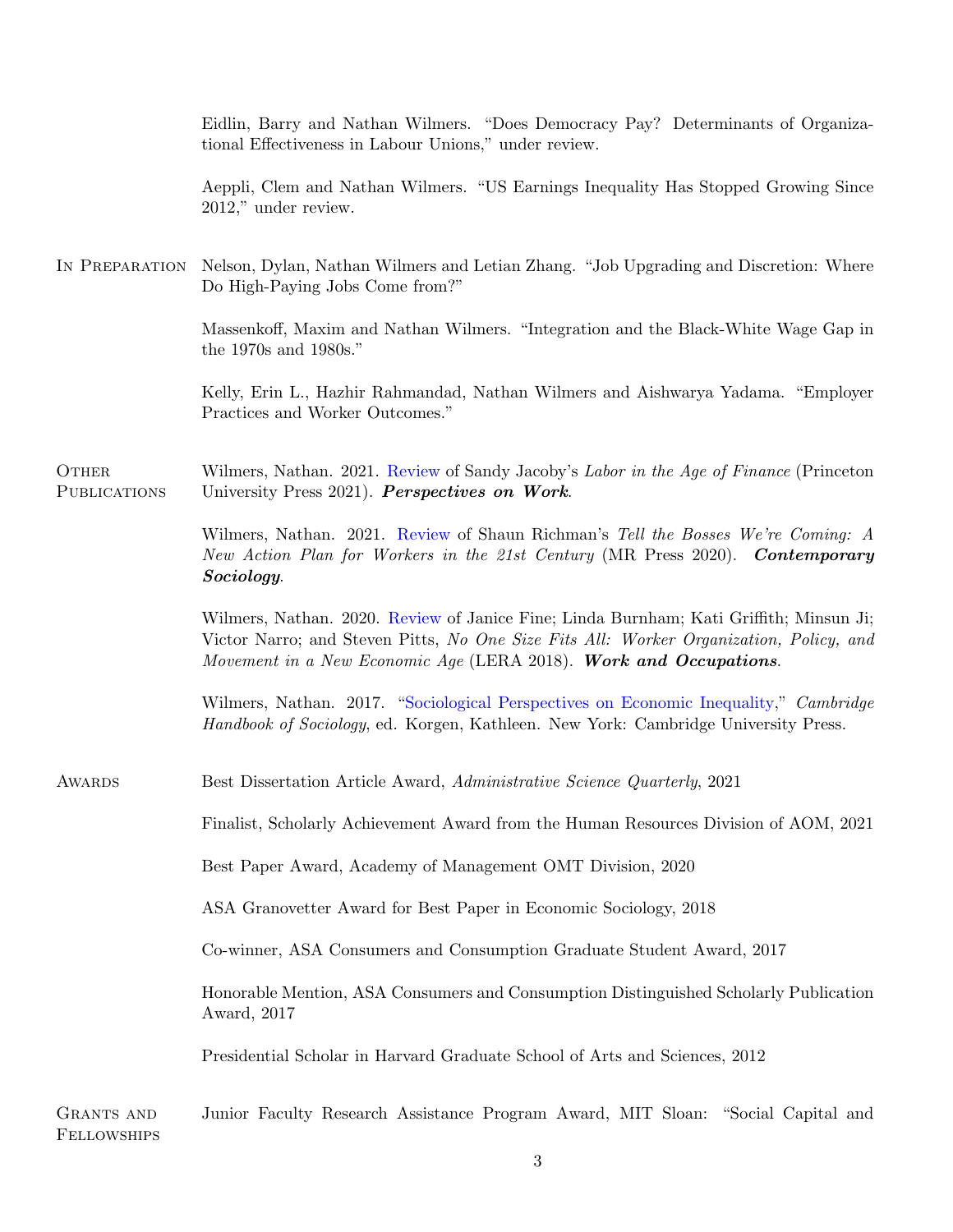Between-firm Inequality," 2021

Abdul Latif Jameel World Education Lab (J-WEL), Workforce Learning Innovation Research Grant: "Bridging Tasks as a Source of Wage Growth for Low-wage Workers," 2020

Urban Institute, Workrise: "Bridging Tasks as a Source of Wage Growth for Low-wage Workers," 2020

Junior Faculty Research Assistance Program Award, MIT Sloan: "Wage Stagnation and the Transformation of Pay Practices," 2020

Russell Sage Foundation Research Grant: "Wage Stagnation and the Transformation of Pay Practices," 2019

Washington Center for Equitable Growth Research Grant: "Between Exclusion and Cumulative Advantage: Effects of Within-Organization Mobility on Inequality," 2019

Institute for Work and Employment Research Faculty Grant: "Between Exclusion and Cumulative Advantage: Effects of Within-Organization Mobility on Inequality," 2018

Washington Center for Equitable Growth Doctoral Research Grant: "Unions, Managers and Monopolies: How Concentration and Managerial Power Contribute to Rising Wage Inequality," 2017

Harvard GSAS Completion Fellowship, 2017

Social Sciences & Humanities Research Council of Canada: "Does Democracy Pay? Determinants of Organizational Effectiveness in Labour Unions" (Co-PI with Barry Eidlin), 2017

Fonds de recherche du Québec, Research Grant: "Organizational Democracy and Effectiveness: Is There a Tradeoff? The Case of Labour Unions" (Co-PI with Barry Eidlin), 2017

Institute for Quantitative Social Science Graduate Research Grant, 2017

National Science Foundation Doctoral Dissertation Improvement Grant: "Market Concentration, Skill Segregation, and Rising Wage Inequality" (Co-PI with Bruce Western), 2017

Weatherhead Initiative on Gender Inequality Small Research Grant, 2016

Center for American Political Studies Seed Grant (2), 2016

Swedish Research Council, Graduate Research Opportunities Worldwide, 2015

National Science Foundation, Graduate Research Opportunities Worldwide, 2015

Center for American Political Studies Seed Grant (1), 2014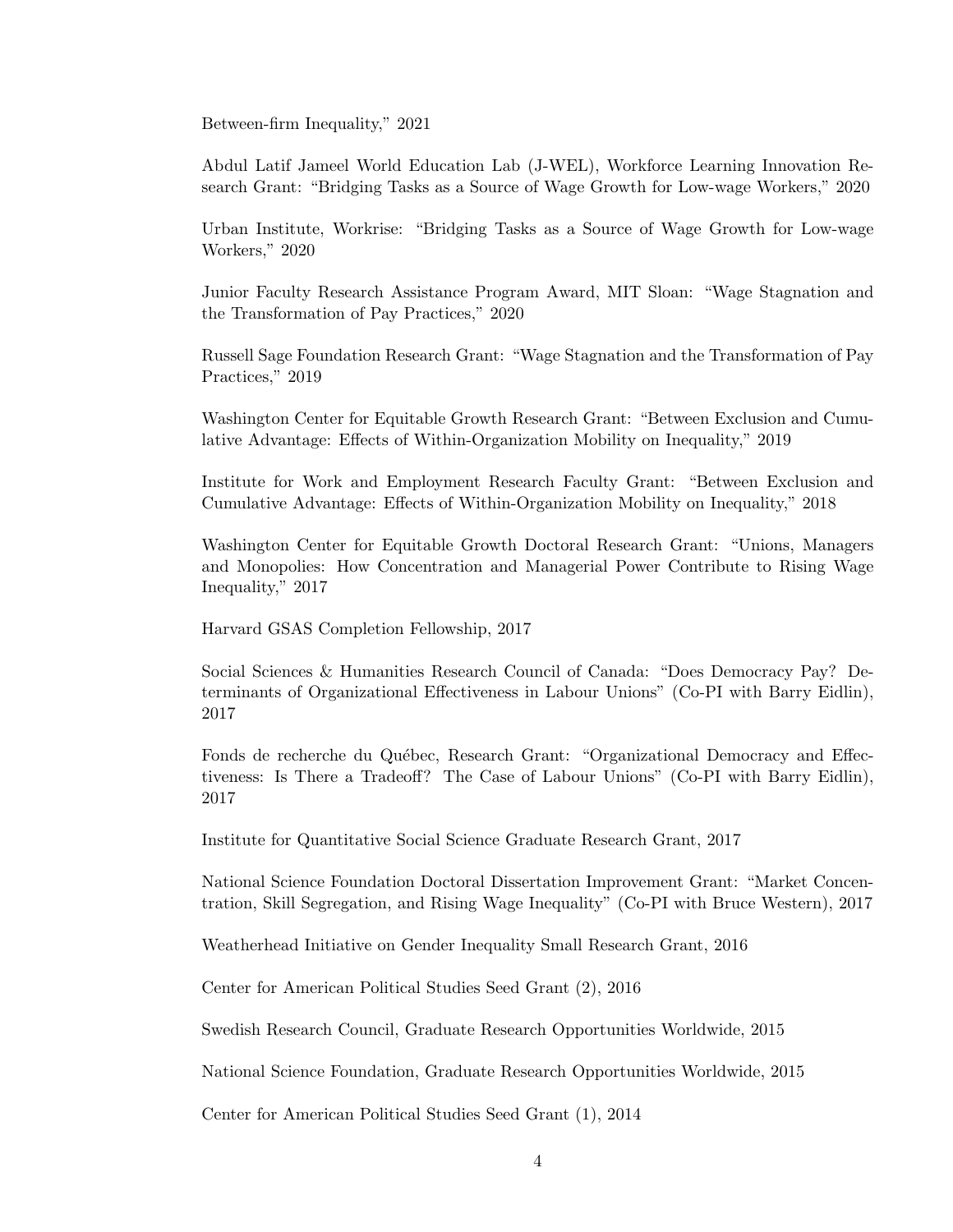National Science Foundation, Graduate Research Fellowship, 2013

Multidisciplinary Program in Inequality and Social Policy, Harvard University, Doctoral Research Grant, 2013

**INVITED PRESENTATIONS**  "Wage Stagnation and Pay Practices"

- Labor-Public Seminar, Harvard Economics. 2021.
- NYU Abu Dhabi, Social Research and Public Policy. 2021.
- University of Oxford, Nuffield College, "Economics of Alternative Work Arrangements." 2020.

"Organizational Social Capital and Inequality"

- Harvard Business School Strategy Seminar. 2021.
- Institute for Advanced Study in Toulouse, Conference in Political Science and Political Economy: Inequality, Migration, and Organized Interests. 2021.
- Yale Center for Empirical Research on Stratification and Inequality. 2021.
- London Business School Strategy and Entrepreneurship Seminar. 2021.
- American Sociological Association Annual Meeting invited panel. 2022.

"Consolidated Advantage: The New Organizational Dynamics of Wage Inequality, 1999- 2017"

- Wharton School, Management Department. 2021.
- Michigan Ross, Strategy Seminar. 2021.
- Berkeley Haas School of Business, Management of Organizations. 2020.
- Cornell Department of Sociology. 2020.
- MIT Institute for Work and Employment Relations. 2020.

"The Effects of Strikes on Businesses"

• American Sociological Association Annual Meeting invited panel, "The Rise and Fall of Unions." 2020.

"Between-firm Relations and Economic Inequality."

• MaxPo-MPIfG Seminar: States, Sectors, Firms, Growth. 2019.

"Organizations and Inequality: Sorting and Wage Premiums."

• Harvard Business School, NerdLab. 2019.

"Product Market Competition and Wage Inequality: Evidence from the Occupational Employment Survey and the Quarterly Census of Employment and Wages."

• Bureau of Labor Statistics, Brownbag Seminar. 2018.

"Wage Stagnation and Buyer Power: How Buyer-Supplier Relations Affect U.S. Workers' Wages, 1978-2014"

- Labor & Antimonopoly Network. 2022.
- MIT/Harvard Economic Sociology Seminar. 2017.
- Social Demography Seminar, Harvard Center for Population and Development Studies. 2017.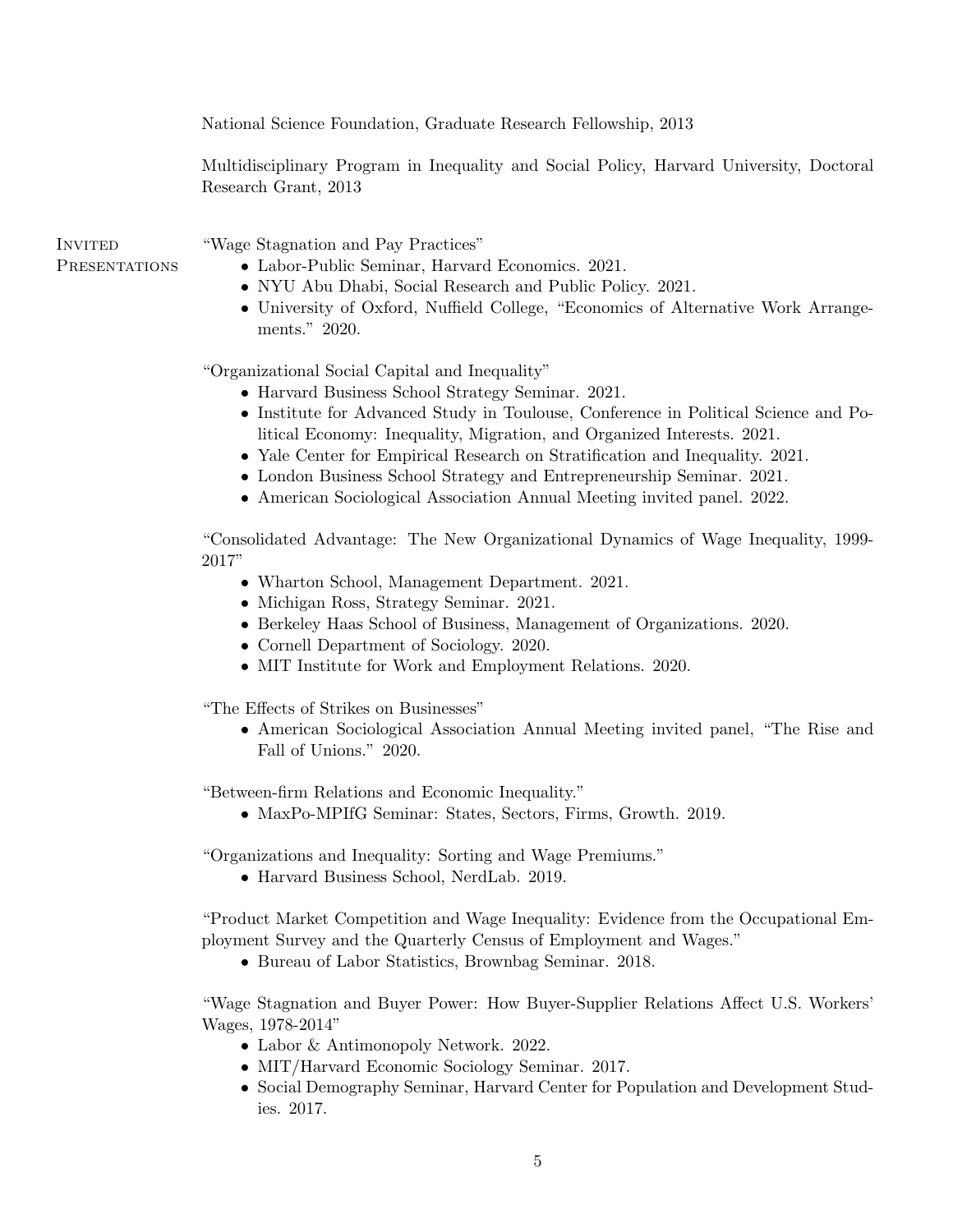"Labor Unions as Activist Organizations: A Union Power Approach to Estimating Union Wage Effects"

• Swedish Institute for Social Research, Labor Economics Brownbag Seminar. 2015.

**CONFERENCE PRESENTATIONS** 

- "Values and Inequality: How Pro-social Pay Discounts Offset the College Pay Premium,"
	- Academy of Management. 2021.

"Organizational Social Capital and Inequality"

- American Sociological Association Annual Meeting. 2021.
- People & Organizations Conference. 2021.

"Blacklist or Short List: Do Employers Discriminate Against Union Supporter Job Applicants?"

• Labor and Employment Relations Association. 2021.

"Wage Stagnation and the Rise of Merit Pay, 1974-1991"

- Academy of Management. 2020.
- European Group for Organizational Studies. 2020.
- Population Association of America. 2020.
- Junior Faculty Organizational Theory Conference. 2019.
- People & Organizations Conference. 2019.

"Consolidated Advantage: The New Organizational Dynamics of Wage Inequality, 1999- 2017"

- Washington Center for Equitable Growth, 2020.
- American Sociological Association. 2020.
- People & Organizations Conference. 2020.

"Seeing Like a Corporation: Changing Conceptions of the Employee, 1935-2005"

• Social Science History Association. 2019.

"Job Turf or Variety: Task Structure as a Source of Organizational Inequality"

- Labor and Employment Relations Association. 2020.
- BRIQ Workshop on Firms, Jobs and Inequality. 2018.
- Junior Faculty Organizational Theory Conference. 2018.
- American Sociological Association. 2018.

"Labor Union Structure: Centralization, Density and Democracy"

• Labor and Employment Relations Association. 2018.

"Solidarity Within and Across Workplaces: How Cross-Workplace Coordination Affects Earnings Inequality"

• Changing Job Quality: Causes, Consequences, and Challenges (Russell Sage Foundation and W.K. Kellogg Foundation). 2018.

"Wage Stagnation and Buyer Power: How Buyer-Supplier Relations Affect U.S. Workers' Wages, 1978-2014"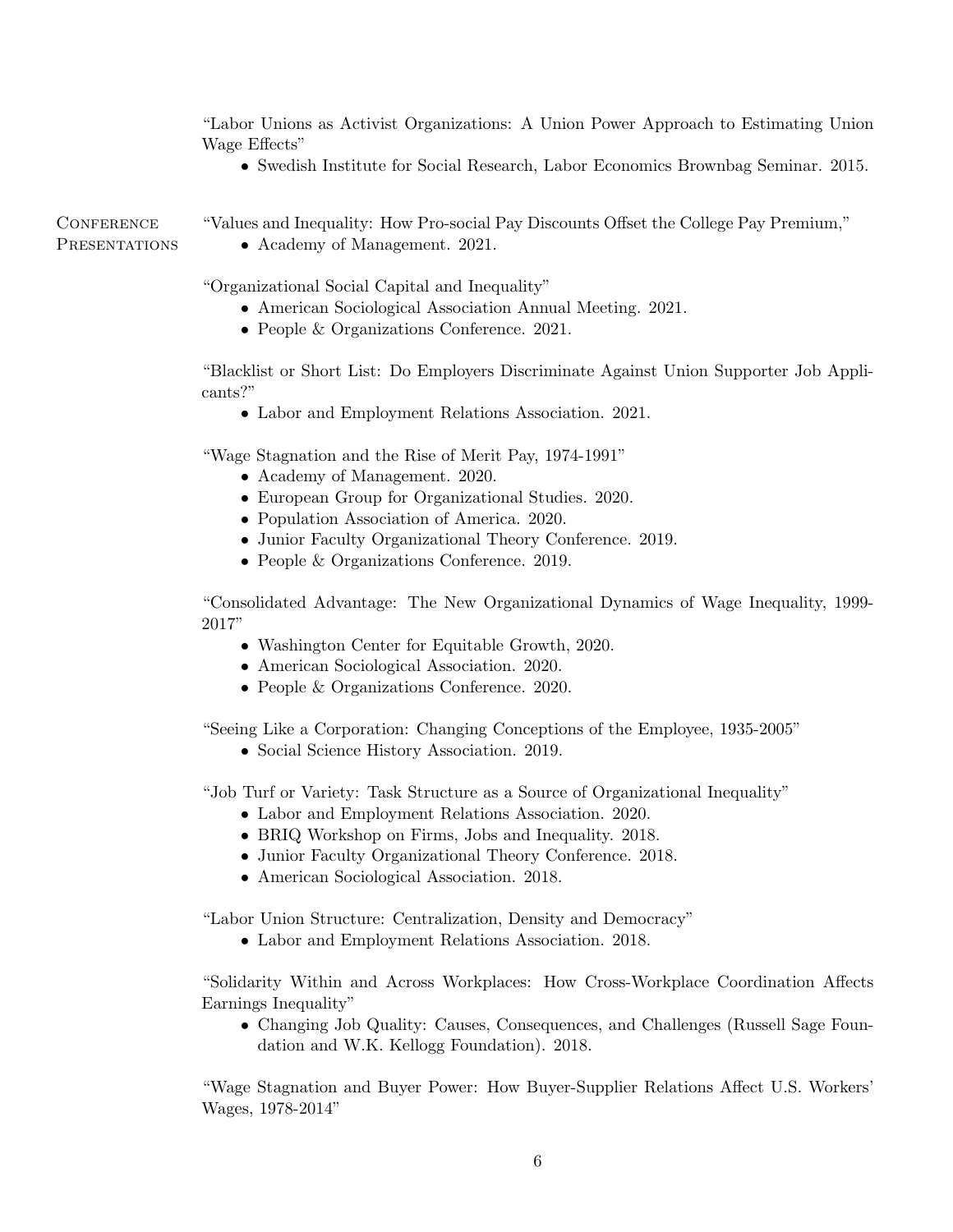- American Sociological Association Annual Meeting. 2017.
- Economic Sociology/Organizations, Occupations and Work Mini-conference. 2017.
- Academy of Management Annual Meeting. 2017.

"The New Industrial Segmentation: Inequality, Economic Dynamism and Market Position"

• RC28 Social Stratification and Mobility Summer Meeting. 2017.

"Do the Poor Pay More for Housing? Exploitation and Profit-Seeking in Rental Markets"

• American Sociological Association Annual Meeting. 2017.

"Task Reallocation and Earnings Inequality: Using Nepotistic Hiring to Study Earnings Effects of Task Reallocation"

• Aage Sørensen Memorial Conference. 2016.

"Between-firm Earnings Inequality: New Evidence from Large Firms, 1950-2014"

• Social Science History Association. 2015.

"Labor Unions as Activist Organizations: A Union Power Approach to Estimating Union Wage Effects"

• American Sociological Association Annual Meeting. 2015.

"Can High Income Consumers Increase Within-Industry Wage Inequality?"

- Aage Sørensen Memorial Conference. 2015.
- American Sociological Association Annual Meeting. 2014.

Affiliations Visiting Assistant Professor, Strategy & Entrepreneurship. London Business School, Fall 2021

Faculty, Institute for Work and Employment Research, MIT, 2018-present

Faculty, Economic Sociology Program, MIT, 2018-present

Visiting Researcher, Bureau of Labor Statistics, 2017-present

Special Sworn Status, US Census Bureau, 2016-present

CASBS Summer Institute on Organizations and Their Effectiveness, 2018

Graduate Research Fellow, Weatherhead Initiative in Gender Inequality, 2017

Affiliate, Institute for Quantitative Social Science, 2016-2018

Visiting Researcher, Swedish Institute for Social Research (SOFI), 2015

Fellow, Harvard Multidisciplinary Program in Inequality and Social Policy, 2013-2018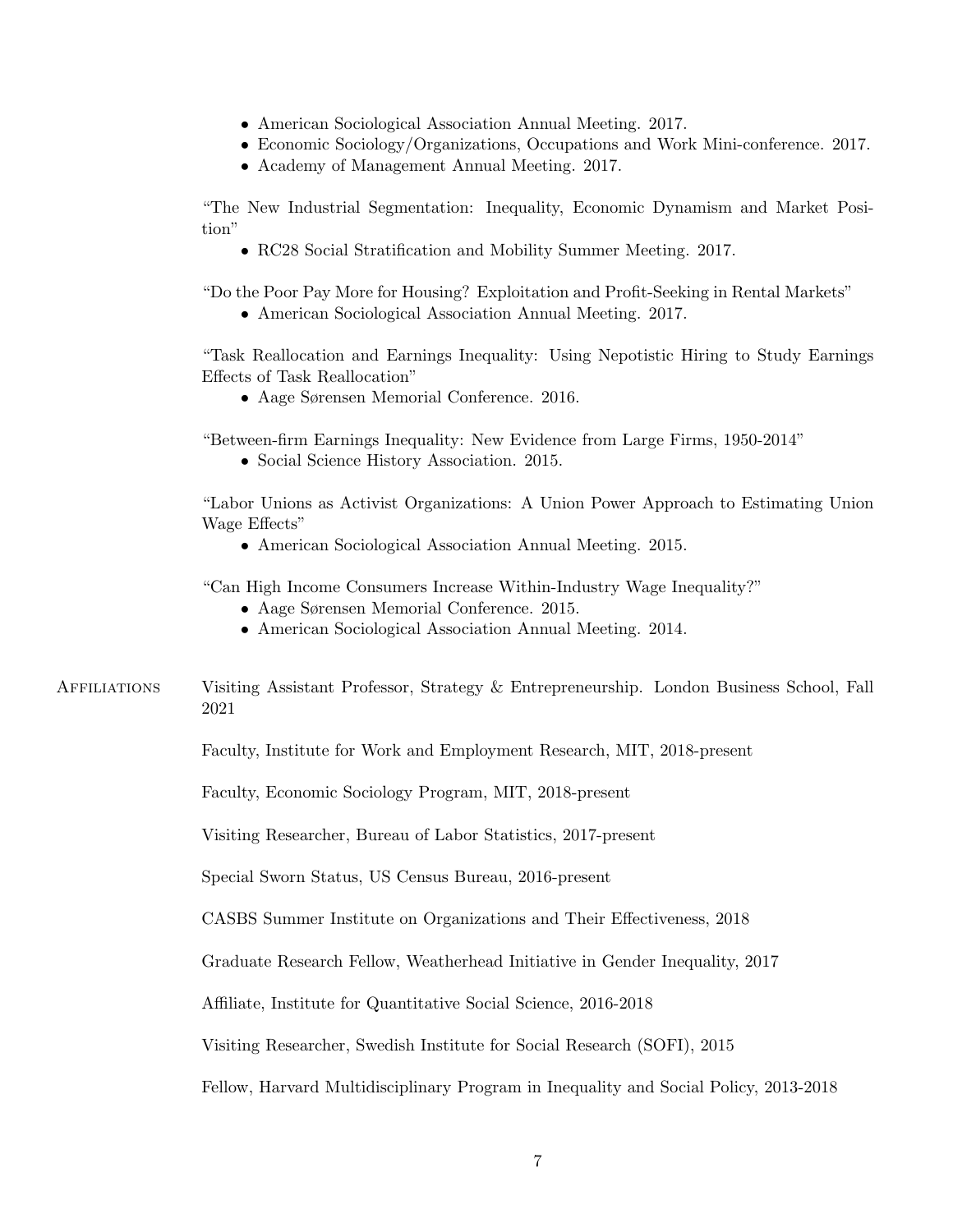| <b>TEACHING</b><br><b>EXPERIENCE</b> | 15.311: Organizational Processes, Fall 2020<br>Instructor                                                                                                                                                                                                                                                                                                                                                                                                                                                                                                                           |
|--------------------------------------|-------------------------------------------------------------------------------------------------------------------------------------------------------------------------------------------------------------------------------------------------------------------------------------------------------------------------------------------------------------------------------------------------------------------------------------------------------------------------------------------------------------------------------------------------------------------------------------|
|                                      | 15.311: Organizational Processes, Fall 2019<br>Instructor                                                                                                                                                                                                                                                                                                                                                                                                                                                                                                                           |
|                                      | 15.311: Organizational Processes, Fall 2018<br>Instructor                                                                                                                                                                                                                                                                                                                                                                                                                                                                                                                           |
|                                      | SOC 97: Sociological Theory, Fall 2014 and Spring 2015.<br>Teaching Fellow                                                                                                                                                                                                                                                                                                                                                                                                                                                                                                          |
|                                      | • Certificate of Distinction, Harvard Bok Center for Teaching and Learning                                                                                                                                                                                                                                                                                                                                                                                                                                                                                                          |
| PROFESSIONAL<br><b>SERVICE</b>       | Member, LERA Program Committee, 2022 and 2023.                                                                                                                                                                                                                                                                                                                                                                                                                                                                                                                                      |
|                                      | Member, Best Paper Award Subcommittee, AOM Organizational and Management Theory,<br>2022.                                                                                                                                                                                                                                                                                                                                                                                                                                                                                           |
|                                      | Co-coordinator, MIT Institute for Work and Employment Research Seminar, 2021.                                                                                                                                                                                                                                                                                                                                                                                                                                                                                                       |
|                                      | Chair, Committee for Zelizer Award for Best Book in Economic Sociology, 2021.                                                                                                                                                                                                                                                                                                                                                                                                                                                                                                       |
|                                      | Session Organizer, ASA Economic Sociology Section, 2021.                                                                                                                                                                                                                                                                                                                                                                                                                                                                                                                            |
|                                      | Member, Responsible Research Award Subcommittee, AOM Organizational and Manage-<br>ment Theory, 2021.                                                                                                                                                                                                                                                                                                                                                                                                                                                                               |
|                                      | Member, Research Committee, AOM Organizational and Management Theory, 2021 and<br>2022.                                                                                                                                                                                                                                                                                                                                                                                                                                                                                             |
|                                      | Co-coordinator, MIT Economic Sociology Seminar, 2020-2021.                                                                                                                                                                                                                                                                                                                                                                                                                                                                                                                          |
|                                      | Council Member, ASA Economic Sociology Section, 2019-2022.                                                                                                                                                                                                                                                                                                                                                                                                                                                                                                                          |
|                                      | Faculty Steering Committee, Good Companies, Good Jobs Initiative at MIT Sloan, 2018-<br>present.                                                                                                                                                                                                                                                                                                                                                                                                                                                                                    |
|                                      | Chair, Committee for Granovetter Award for Best Paper in Economic Sociology, 2019.                                                                                                                                                                                                                                                                                                                                                                                                                                                                                                  |
|                                      | Coordinator, Workshop on History, Culture and Society, 2014-2015.                                                                                                                                                                                                                                                                                                                                                                                                                                                                                                                   |
|                                      | Reviewer, Administrative Science Quarterly, American Journal of Sociology, American So-<br>ciological Review, British Journal of Sociology, British Journal of Industrial Relations, Com-<br>parative European Politics, Economic Policy Institute, European Sociological Review, Indus-<br>trial and Labor Relations Review, Industrial Relations, International Journal of Comparative<br>Sociology, International Review of Applied Economics, Israel Science Foundation, Manage-<br>ment Science, Organization Science, Personnel Psychology, Research in Social Stratification |